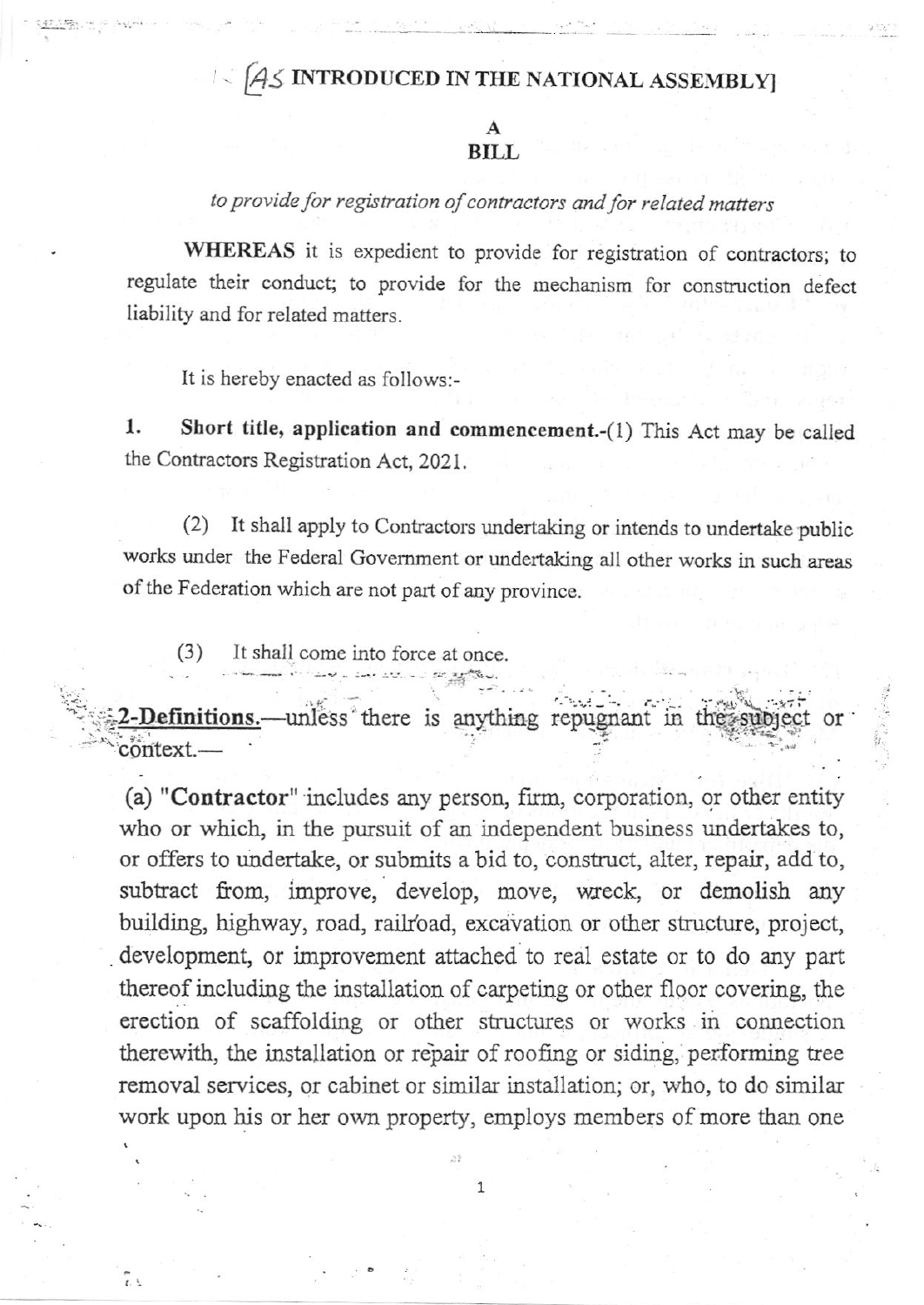fade upon a single job or project or under a single building permit except as otherwise provided in this chapter.

i<br>C ] **医正定** 

) "Contractor" also includes a consultant acting as a general contractor.

i (c) "Contractor" also includes any person, firm, corporation, or other entity covered by this subsection  $(1)$ , whether or not registered as required under this chapter or who are otherwise required to be registered or licensed by law, who offer to sell their property without **p**ecupying or using the structures, projects, developments, or improvements for more than one year from the date the structure, project, development, or improvement was substantially completed or abandoned. A person, firm, corporation, or other entity is not a  $\phi$  contractor under this subsection (1)(c) if the person, firm, corporation, or other entity contracts with a registered general contractor and does not superintend the work.

(2) "Department" means the Ministry/relevant departments of Ministry of Housing and Works and Ministry of Communications or any other Ministry or government department.

 $(3)$  "Director" means the director of the department of Housing and Works or the Communications or designated representative employed by the department any of these departments.

 $(4)$  "Filing" means delivery of a document that is required to be filed with an agency to a place designated by the agency.

) ".General contractor" means a contractor whose business operations require the use of more than one building trade or craft upon single job or project or under a single building permit. A general

2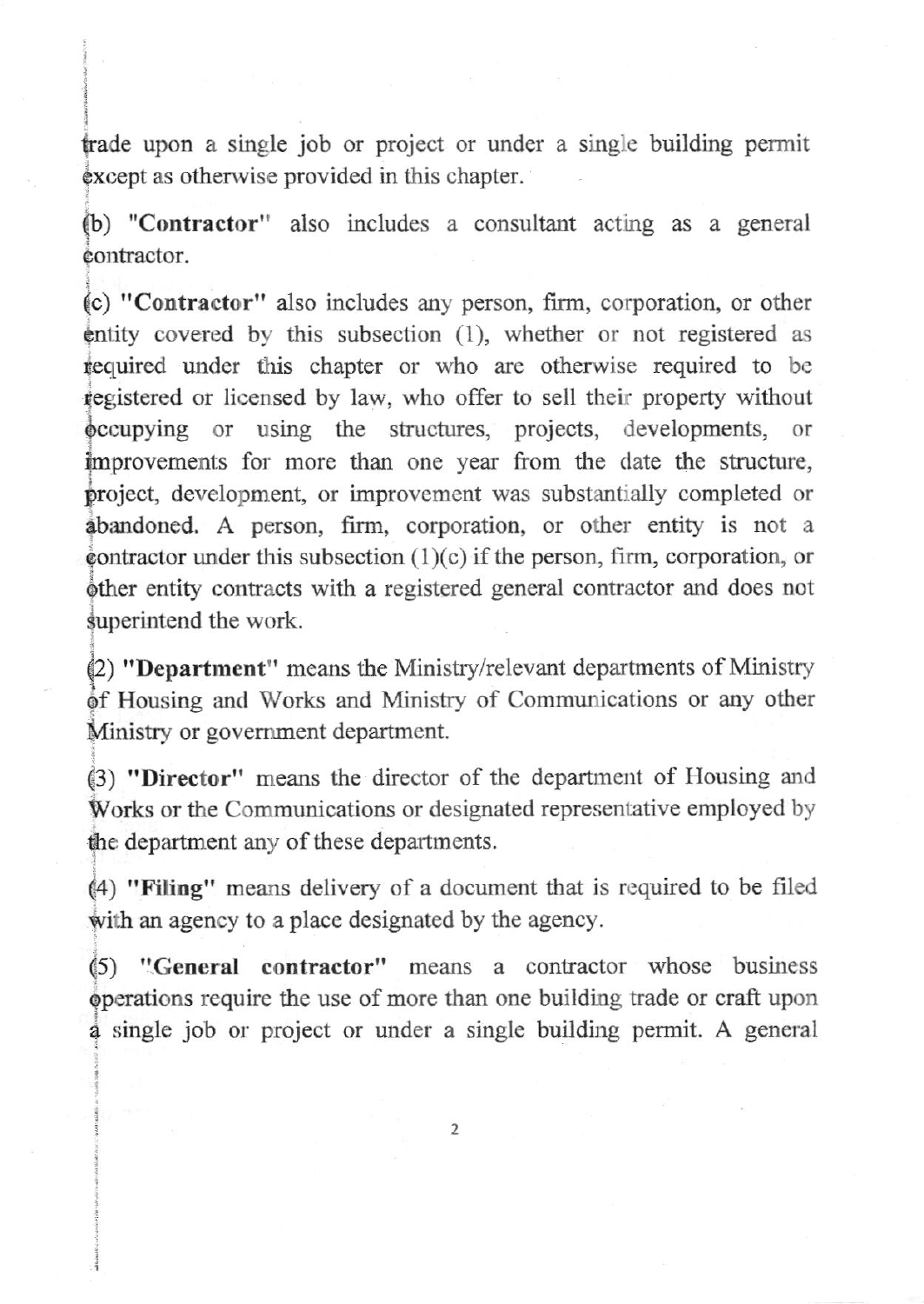oontractor also includes one who superintends, or consults on, in whole or in part, work falling within the definition of a contractor.

(6) "Notice of infraction" means a form used by the department to notify contractors that an infraction under this chapter has been filed against them.

(7) "Partnership" means a business formed under Partnership Act, 1932, and includes public-private partnerships also.

(8) "Registration cancellation" means a written notice from the department that a contractor's action is in violation of this chapter and that the contractor's registration has been revoked.

(9) "Registration suspension" meani either an automatic suspension as provided in this chapter, or a written notice from the department that a contractor's action is a violation of this chapter and that the contractor's registration has been suspended for a specified time, or until the contractor shows evidence of compliance with this chapter.

(10) "Residential homeowner" means an individual person or persons owning or leasing real property:

(a) IJpon which one single-family residence is to be built and in which the owner or lessee intends to reside upon completion of any construction; or

(b) Upon which there is a single-family residence to which improvements are to be made and in which the owner or lessee intends to reside upon completion of any construction.

(1 1) "Specialty contractor" means a contractor whose operations do not fall within the definition of "general contractor". A specialty contractor